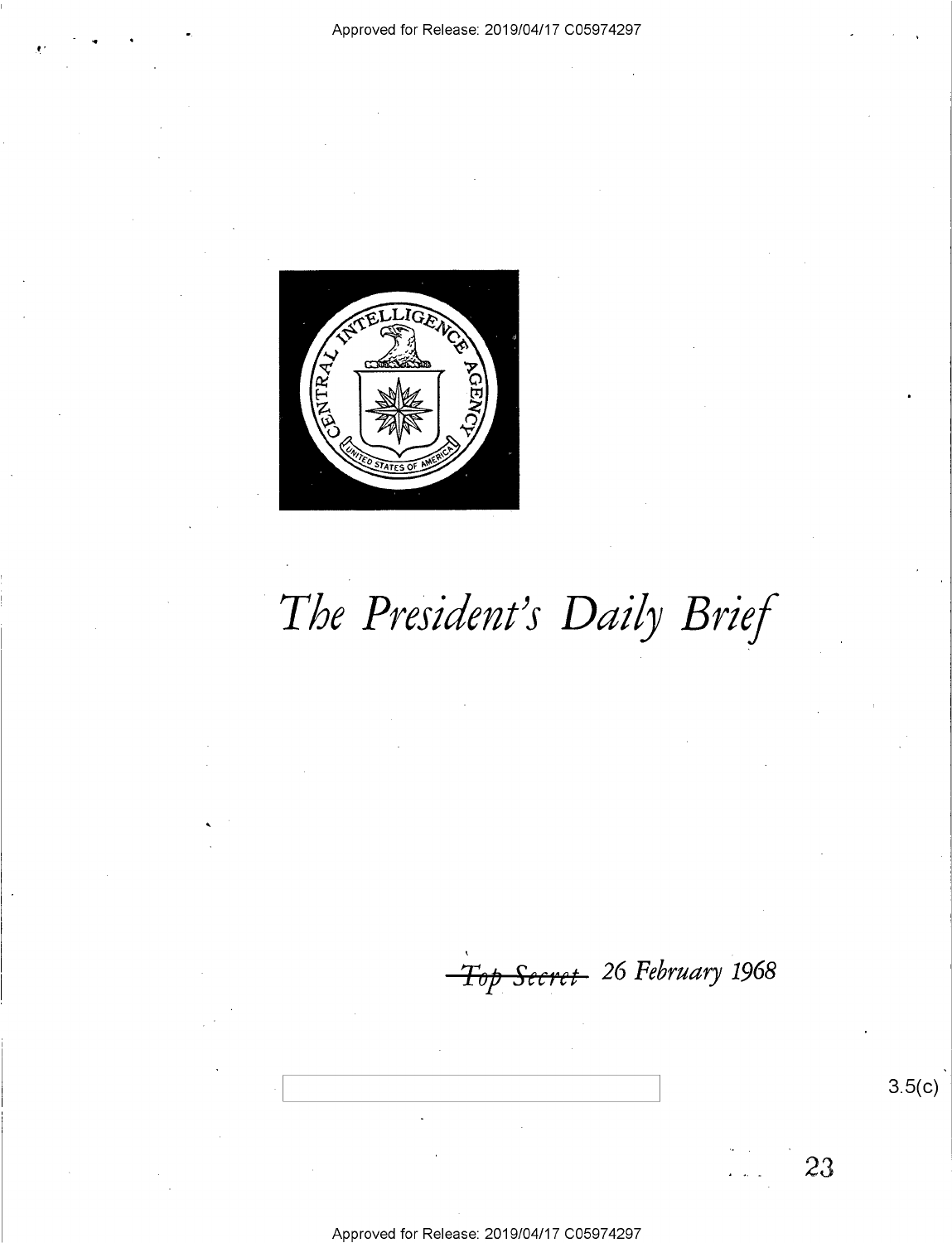DAILY BRIEF 26 FEBRUARY 1968

1. South Vietnam

Enemy activity has dropped to its lowest level since the Tet offensive began on 30 January. The threat to a number of urban areas continues, however.

In Saigon, the Viet Cong are telling residents of Cholon that a new attack against that district will begin  $\frac{1}{2}$  tomorrow.  $3.3(h)(2)$ 

2. Laos

3. Japan'

Communist forces are maintaining<br>pressure in the southern panhandle.<br>The towns of Attopeu and Saravane were attacked yesterday after two days of<br>heavy pressure on their outposts. The regional commander considers Attopeu untenable and intends to withdraw if the situation worsens.

Ambassador Johnson notes, "from<br>bits and pieces" recently picked up, that both Sato and Foreign Minister Miki are privately showing deep concern about<br>US prospects in Vietnam. Sato, real-US prospects in Vietnam. izing that US failure in Vietnam would destroy him politically, appears to be wondering whether he should try to dis-<br>engage himself. Miki, a prospective successor who wants to carve out a political position for himself, is likely to be even more standoffish than Sato.

The ambassador believes both men will wait to see how the wind blows- and trim their sails if necessary--be-<br>fore again publicly associating themselves with the US position in Vietnam.

-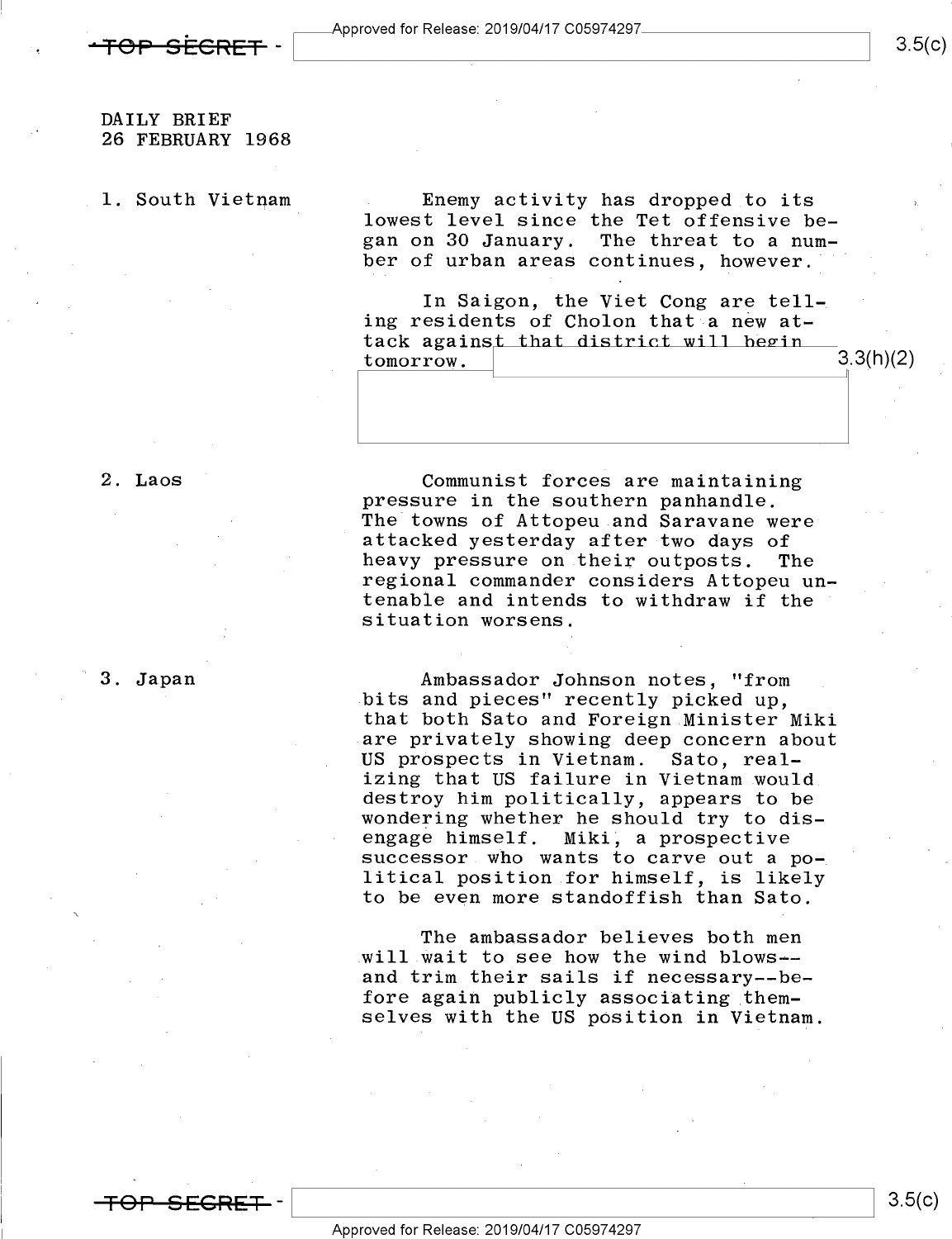

 $3.5(c)$ 

4.-Panama

5..Paraguay

Both Robles and Arias have backed off from their collision course, and the threat of major violence has diminished. The National Guard, still on full alert, ought to be able to quell any political arguments among pre-Lenten carnival-goers.

Our embassy has it from a good source that President Stroessner, during his late.March visit to Washington, may offer to send a Paraguayan battalion to Vietnam. Stroessner would probably hope for some goodies in return. Other Latin American leaders, many of whom have a low regard for Stroessner, would not be impressed.

#### 6. Czechoslovakia

7. Bahamas

Party conservatives, possibly led by ex-boss Novotny, are attacking Dubcek's "liberalizing" program on grounds that it dilutes the power of the party too much. A real struggle on this issue is shaping up, with the possibility that neither the liberals nor the hardliners can win.a clear-cut victory at the mid-March Central Committee meeting.

The US consul general has been privately tipped off that Premier Pindling will announce today his decision to call general elections. The voting, which will then have to be set for sometime in late March or early April, will surely strengthen Pindling's hand, both at home and in his determined efforts to get the British to give the colony more selfrule.



 $\begin{bmatrix} 3.5(E) \end{bmatrix}$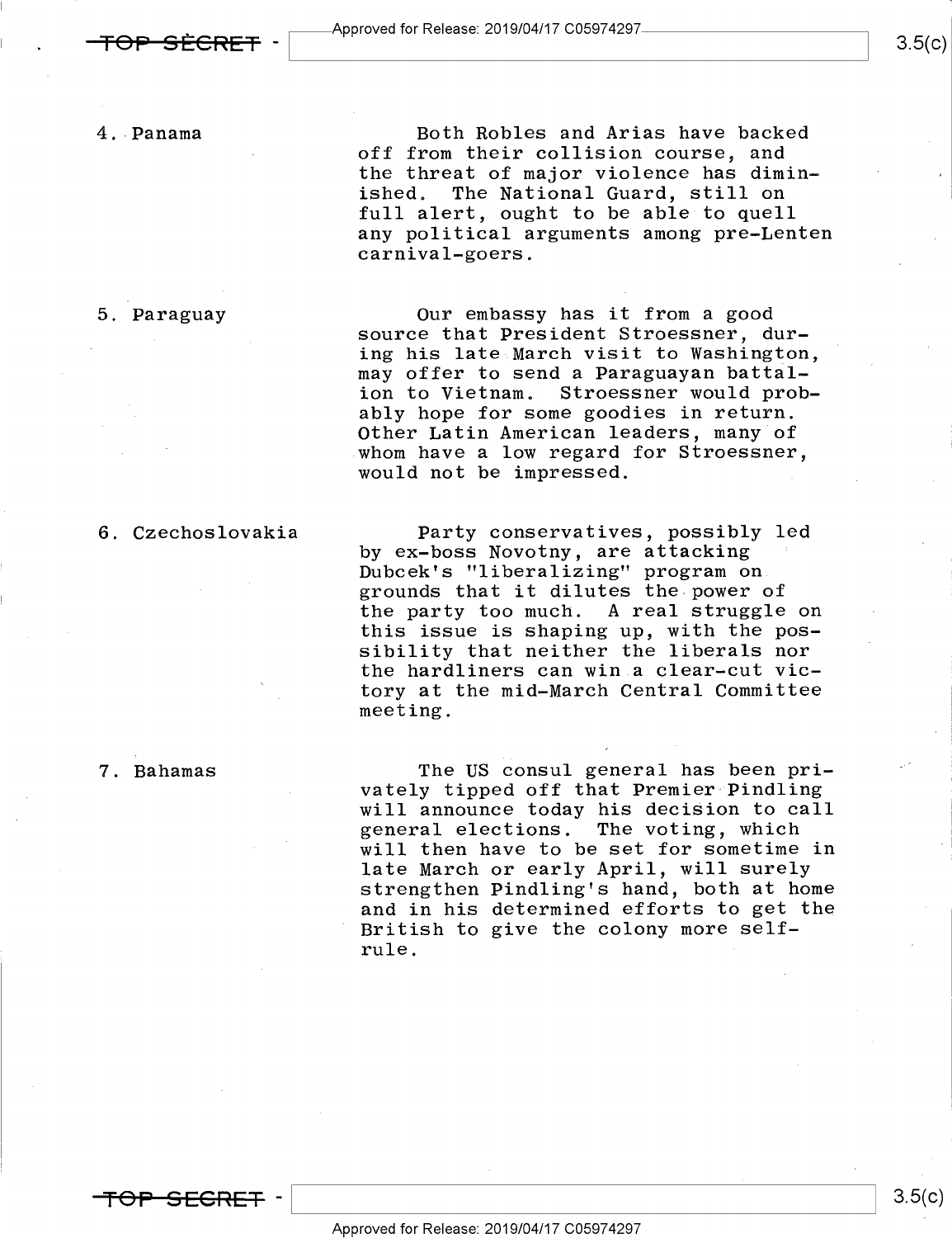$\frac{1}{2} \left( \frac{1}{2} \right) \left( \frac{1}{2} \right)$ 

## 8. Communist China  $\sqrt{3.3(h)(2)}$

<del>TOP SECRET</del> -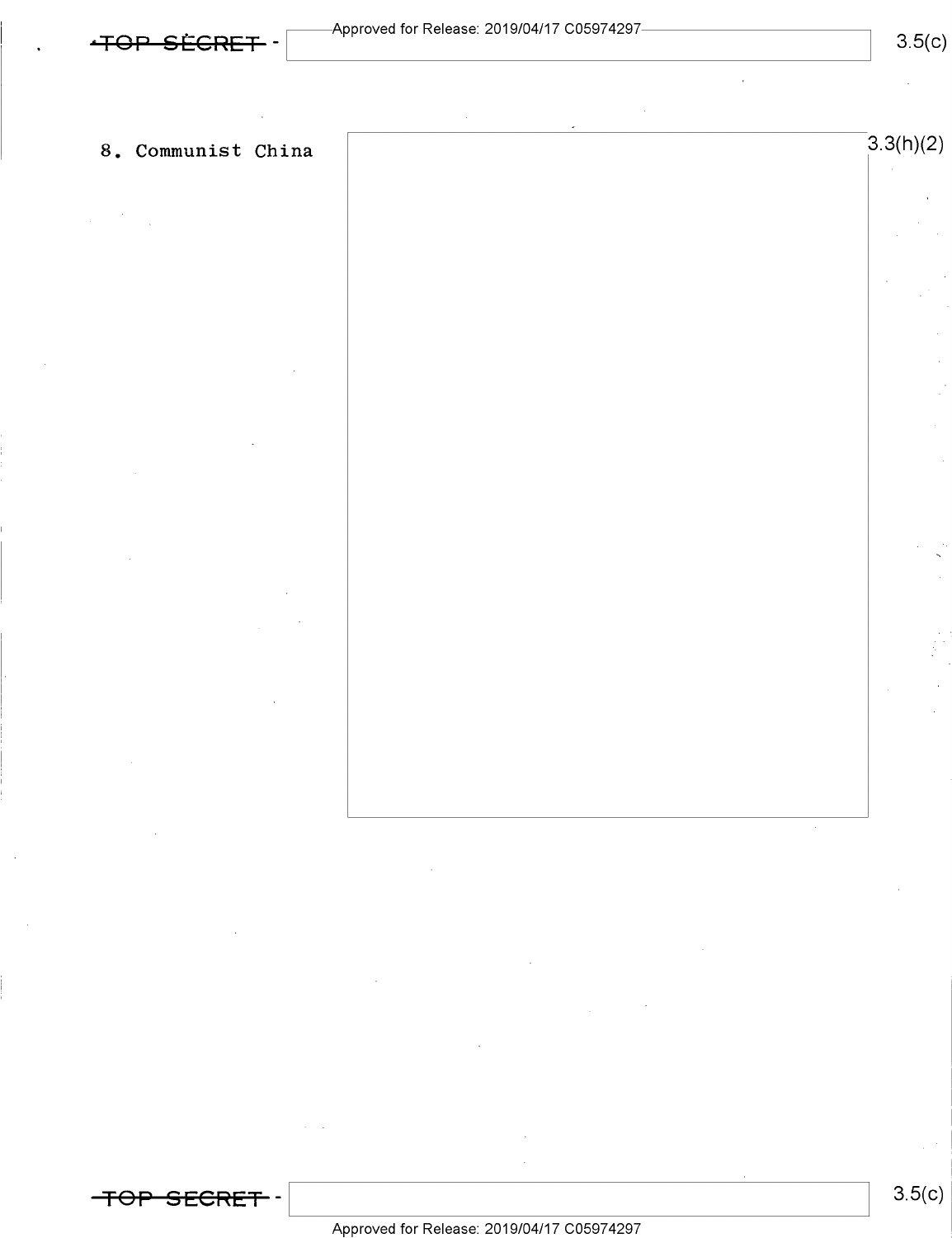v

 $\mathbf{y}$  .

Top Secret-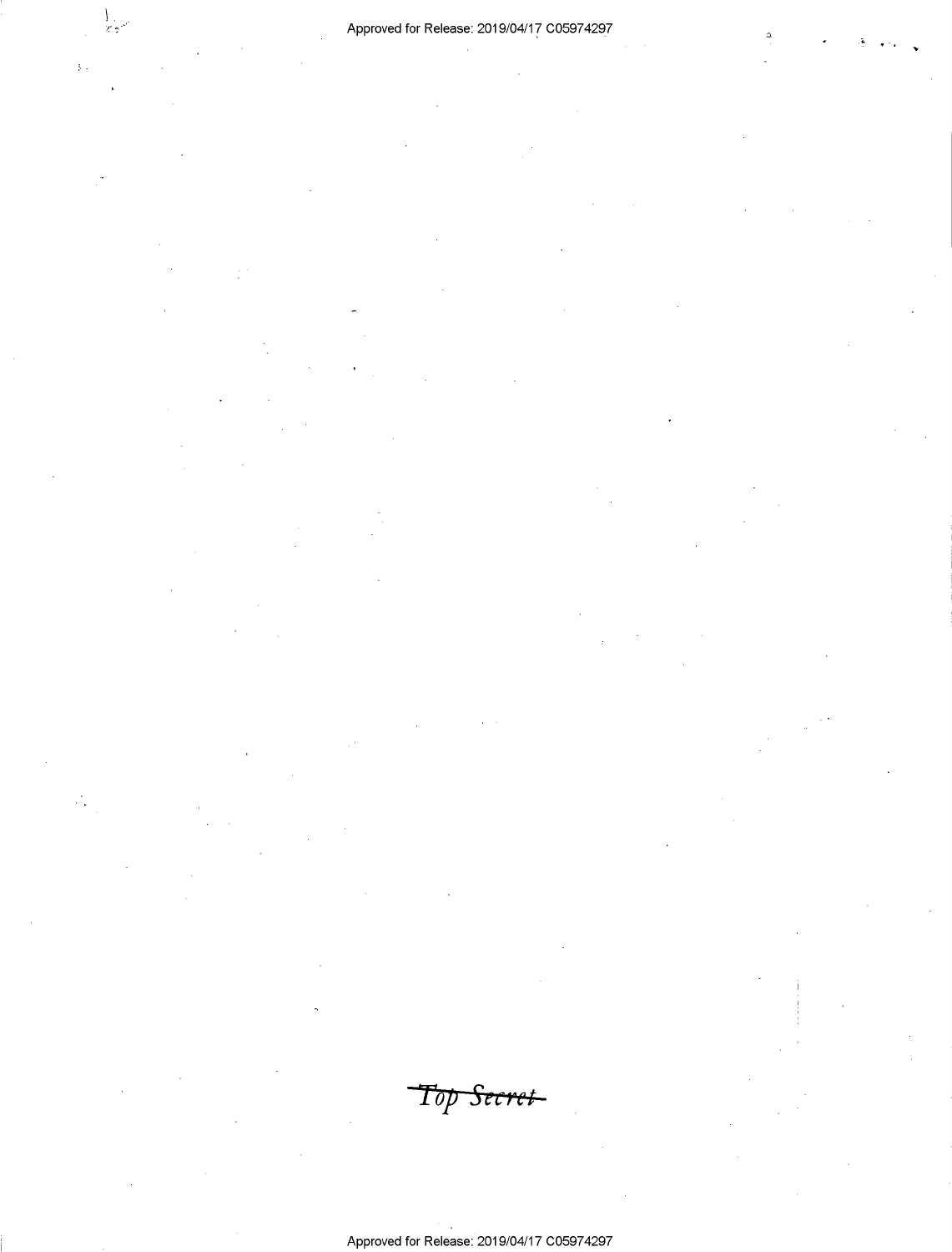<del>-Top Secret -</del>



#### FOR THE PRESIDENT'S EYES ONLY

# Special Daily Report on North Vietnam

Top Secret-<br>3.5(c)

 $\vec{r}$  o ~26 February 1968

Approved for Release: 2019/O4/17 CO5974297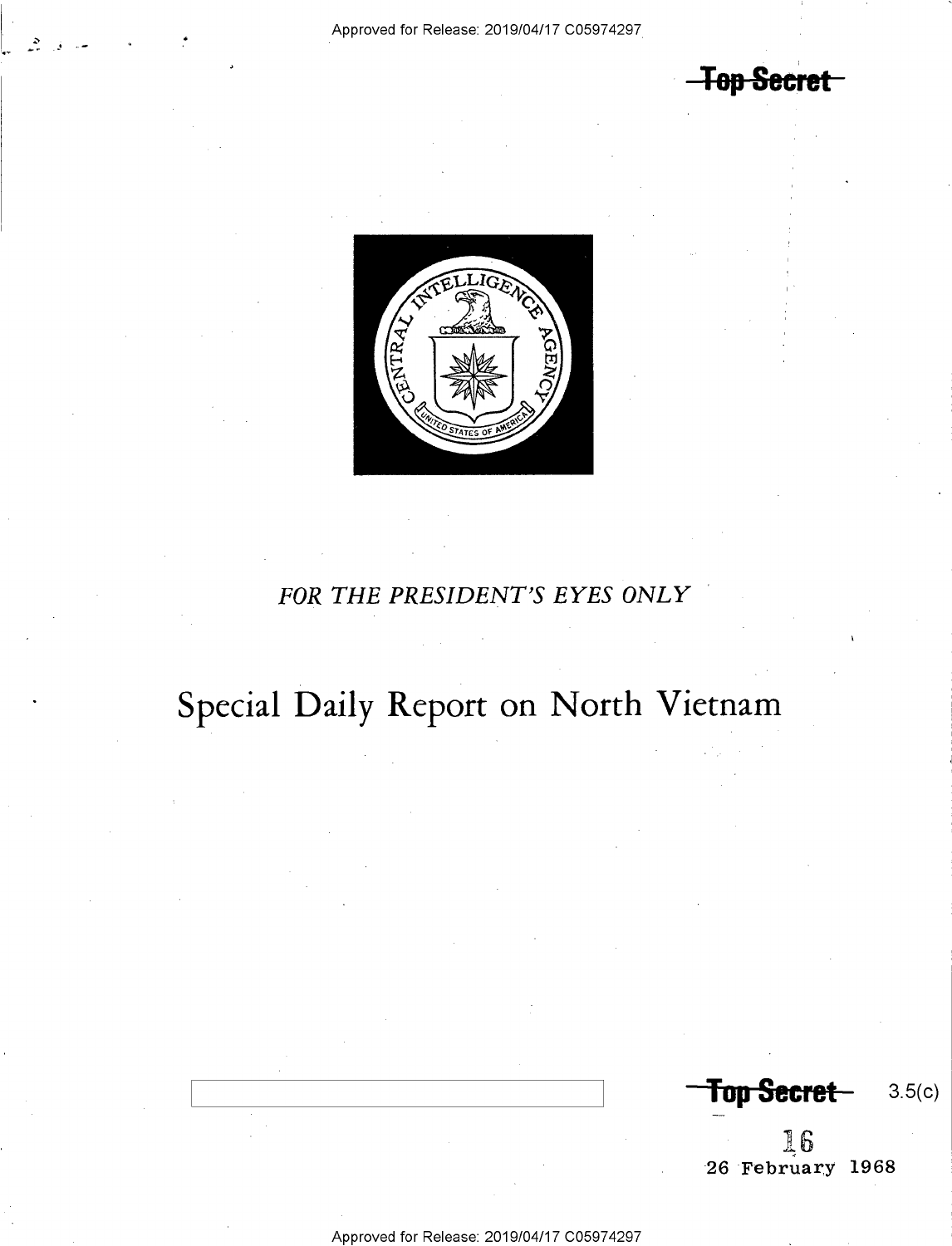L <sup>K</sup>

 $3.5(c)$ 

Special Daily Report on North Vietnam for the President's Eyes Only

26 February l968

#### I. NOTES ON THE SITUATION

More US Prisoners to be Released?: Last Satur-<br>day, Ambassador Sullivan met the North Vietnamese chargé in Laos for the first time since the release of the three American fliers. The chargé, affable<br>and willing to talk, was pleased to hear that the released pilots were considered to be in good shape and had indicated they were treated satisfactorily<br>because, he said, it is Hanoi's policy to treat prisoners well. The chargé then said, "You have already received three prisoners. There are two others<br>...." At this point, the  $\boxed{\phantom{\begin{array}{|c|c|c|c|c|c|c|c|c|c|c|c|c|c|c|c|c} \hline \text{.} & \text{.} & \text{.} & \text{.} & \text{.} & \text{.} & \text{.} & \text{.} & \text{.} & \text{.} & \text{.} & \text{.} & \text{.} & \text{.} & \text{.} & \text{.$ formation officer rolled up," and the chargé never<br>finished this tantalizing sentence. Ambassador Sullivan will see the chargé again to try to find out what he was about to say.

\* \* \*

 $3.3(h)(2)$ 

<del>TOP SECRET</del> –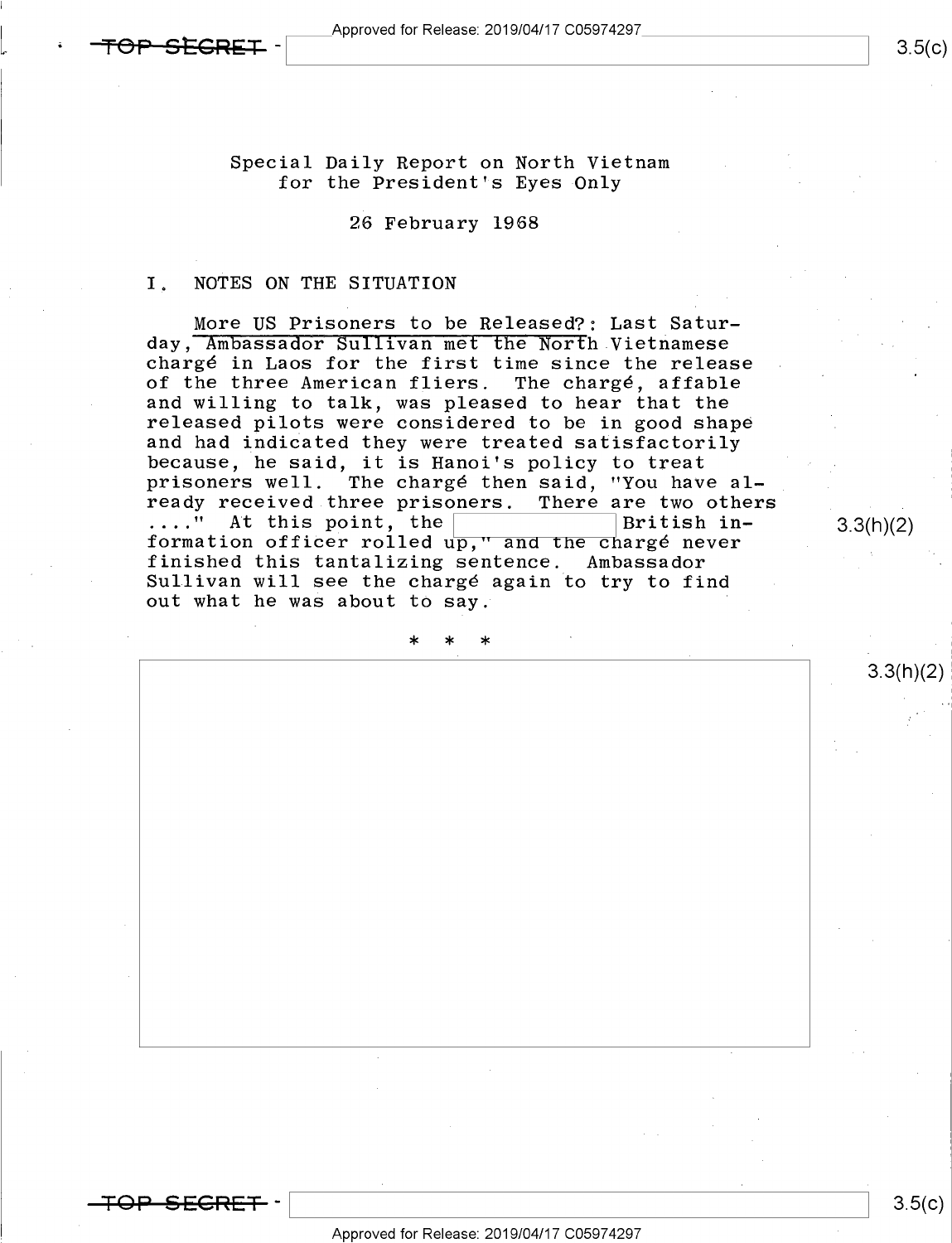\ \; 8-5(¢)

<del>SFCRFT</del>

-

Views of Ex-French Correspondent in Hanoi:<br>Bernard Cabanes, on his way back to Paris last week from his lengthy tour in Hanoi, talked with an offi-<br>cer of our embassy in Vientiane. Cabanes, who impressed the officer as an intelligent and reflective<br>observer (and obviously sympathetic to North Vietnam), made the following points;

--Hanoi is not counting on the US elections to lead to a short-term end to the war favorable to North Vietnam, and the population has been given no such promises;

--The North Vietnamese had hoped the recently<br>released US pilots would return to the US via com-<br>mercial air, but were "disappointed rather than surprised" that they chose to go on a US military plane:  $\epsilon$ 

--The release of these prisoners, Cabanes thought, was a "genuine gesture of good will" at a moment when it seemed that such a sign "might cover a little of the distance on the road to negotiations"; .

\_ --He believes, on the basis of his experience with the temper of the North Vietnamese people, that they "will be the winners." »

 $-2-$ 

 $3.3(h)(2)$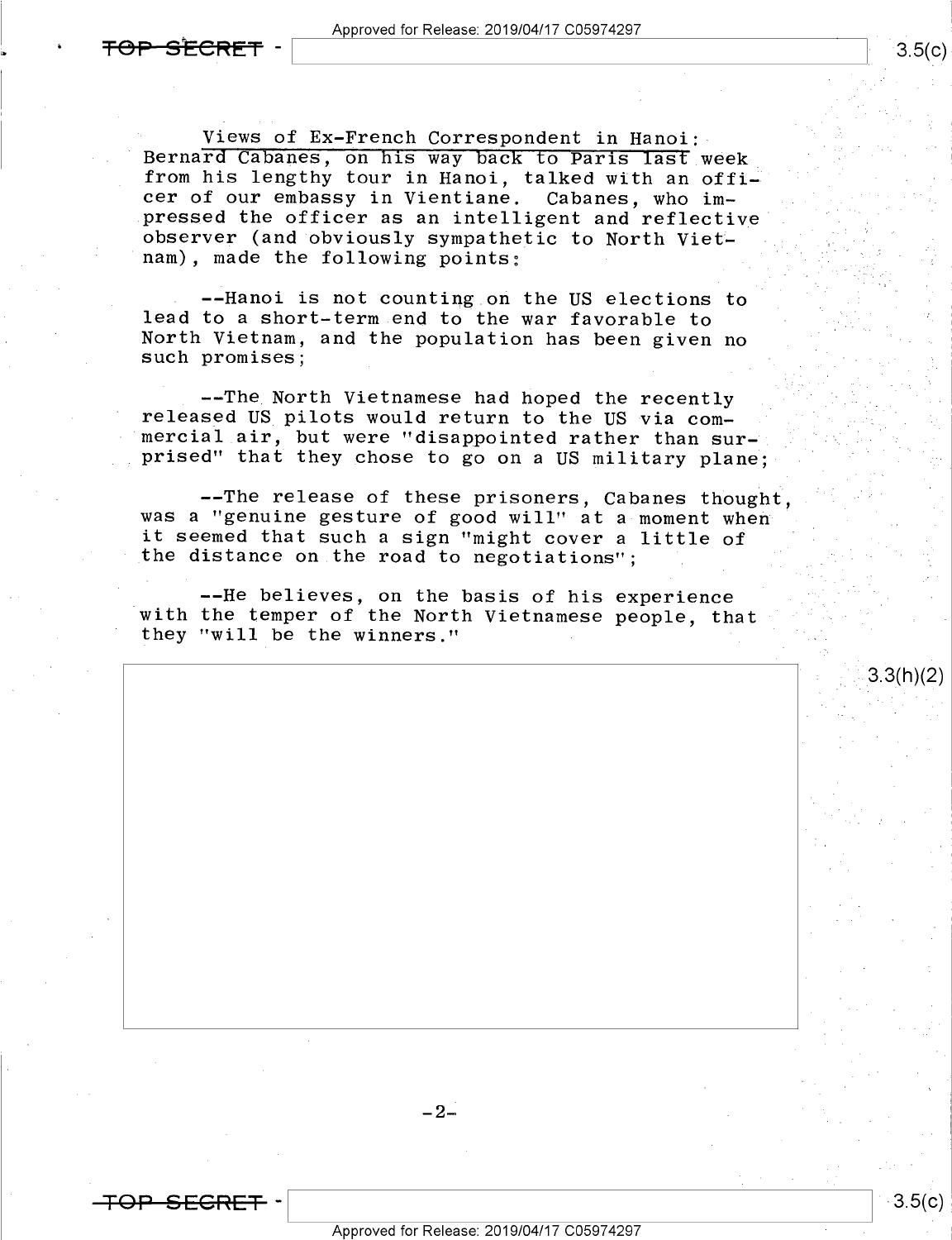\_ Approved for Release: 2019/O4/17 CO5974297

~

Comments of Czech Ambassador to Hanoi: A Czech<br>journalist has told our embassy in Prague of a re-<br>cent conversation with the Czech ambassador to Hanoi while the ambassador was in Prague on home leave.

According to the journalist, the ambassador has<br>the impression that Moscow's influence in Hanoi is growing at Chinese expense. The ambassador also believes Hanoi's offensive in South Vietnam was di-<br>rected at improving its position in anticipation of negotiations sometime this summer. On the Pueblo<br>affair, the ambassador was quoted as having said<br>that this action was closely coordinated with Hanoi. and that the North Koreans were "playing a very dan-<br>gerous game." There is no firm evidence that Hanoi<br>and Pyongyang acted in concert regarding the Pueblo,<br>although the timing of the incident has fostered<br>considerable spe

French Communists to Hanoi: The French Press<br>Agency on Saturday broadcast an announcement that<br>a delegation of the French Communist Party would leave for Hanoi today. The delegation will include members of the party's top policy body and at least one member of the Central Committee.

\* \* \*

\* \* \*

### >|< \* \*

II. NORTH VIETNAMESE REFLECTIONS OF US POLITICAL<br>ATTITUDES ON THE WAR

Nothing of significance to report.

<del>OP-SECRET</del> –

3.3(h)(2)

 $3.5(c)$